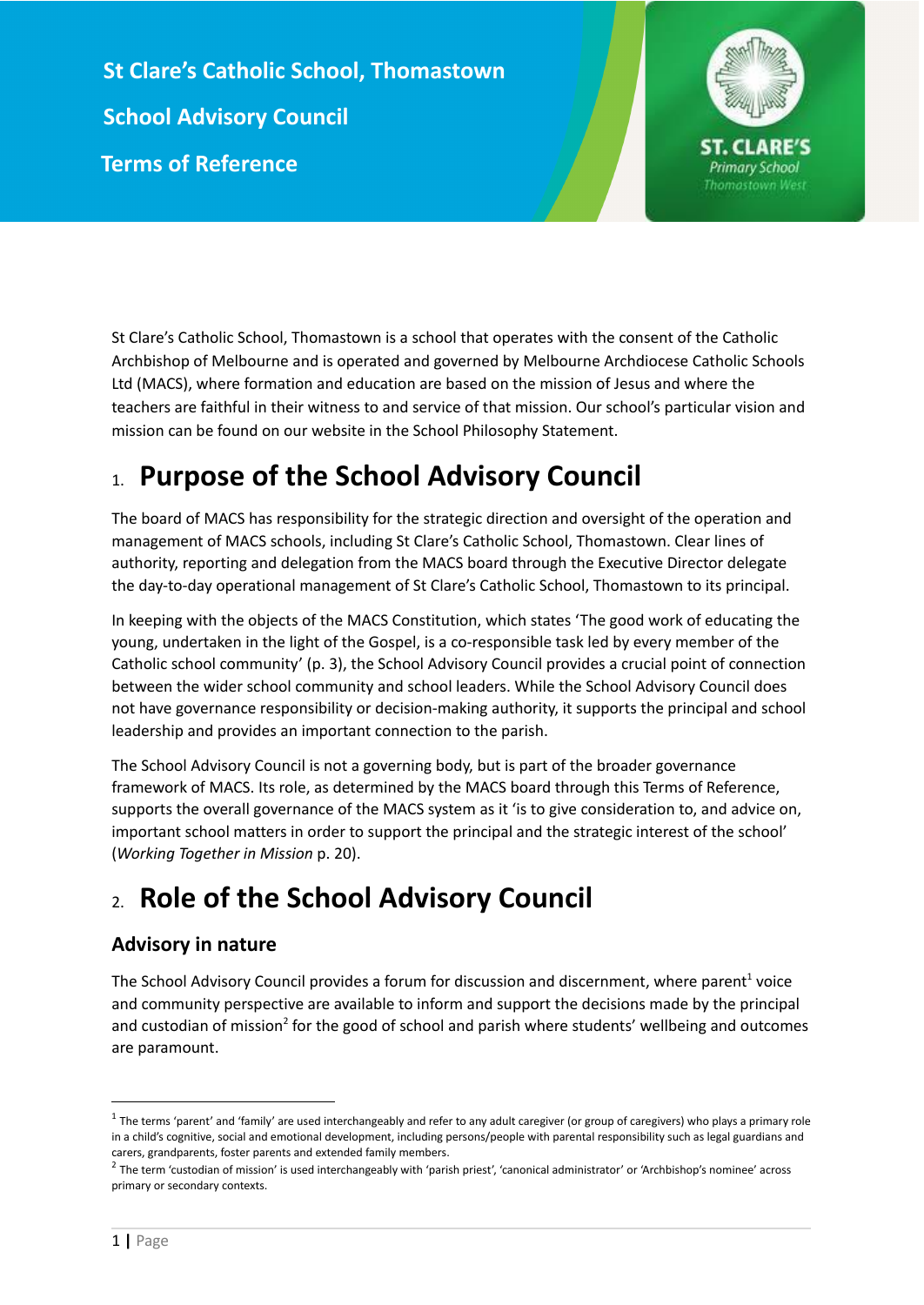It is important that School Advisory Council members understand that their primary role is to provide assistance and advice on school matters to support the principal in the context of the MACS governance arrangements. School Advisory Councils do not have a legal identity and do not become involved in the day-to-day management of the school. The School Advisory Council must act within the parameters of this Terms of Reference.

MACS provides support to the School Advisory Council, such as policy guidance and templates for the work of the council. While not immediately responsible for the activities of the council, using the principle of subsidiarity, the principle of solidarity acknowledges that the MACS board, as the governing body of MACS schools, is responsible for the common good of Catholic education in MACS schools in the Archdiocese, and thus is ultimately responsible for making any decision about the establishment of a council and its arrangements.

The following are some examples of the many ways the School Advisory Council may support the school and the principal:

- articulating and enacting the school's vision and mission
- promoting the school's Catholic ethos and culture
- promoting faith formation and development
- supporting school policies as required
- giving advice to the principal on issues such as school improvement plans and enrolment trends
- engaging in discussion with the principal about the annual school budget and other financial matters
- giving advice to the principal about the school master plan
- providing capital resource planning and maintenance support to the principal.

The School Advisory Council is not the governing body of a school and as such does not have a decision-making authority due to it not having a legal identity. While a vital forum for parent and community voice, it is not a forum for individual parent advocacy or special interest representation and does not become involved in the day-to-day management of the school. It does not take on the role of a parents and friends group, fundraising forum or fete organising committee.

# 3. **Council structure**

### **Members of the School Advisory Council**

Serving on the School Advisory Council of a Catholic school is a form of Church lay ministry. It is a response to the call to support the local Catholic parish and school communities in a particular way. It is also a means for members of our community to share their skills and talents for the common good. A well-functioning council provides rich sources of wisdom and insight, as well as a means of strengthening community links and potential for partnerships.

The St Clare's Catholic School, Thomastown School Advisory Council is to be made up of a minimum of six and a recommended maximum of 10 council members who value and share the educational mission and ethos of the Catholic Church, comprising at least:

- a) the principal (ex officio)
- b) the parish priest (ex officio) (**custodian of mission**)
- c) two parents of children attending the school
- d) one parishioner. A parishioner is a person known to be active in the parish. In order to maintain the connection between parish and school, it is envisaged that the parishioner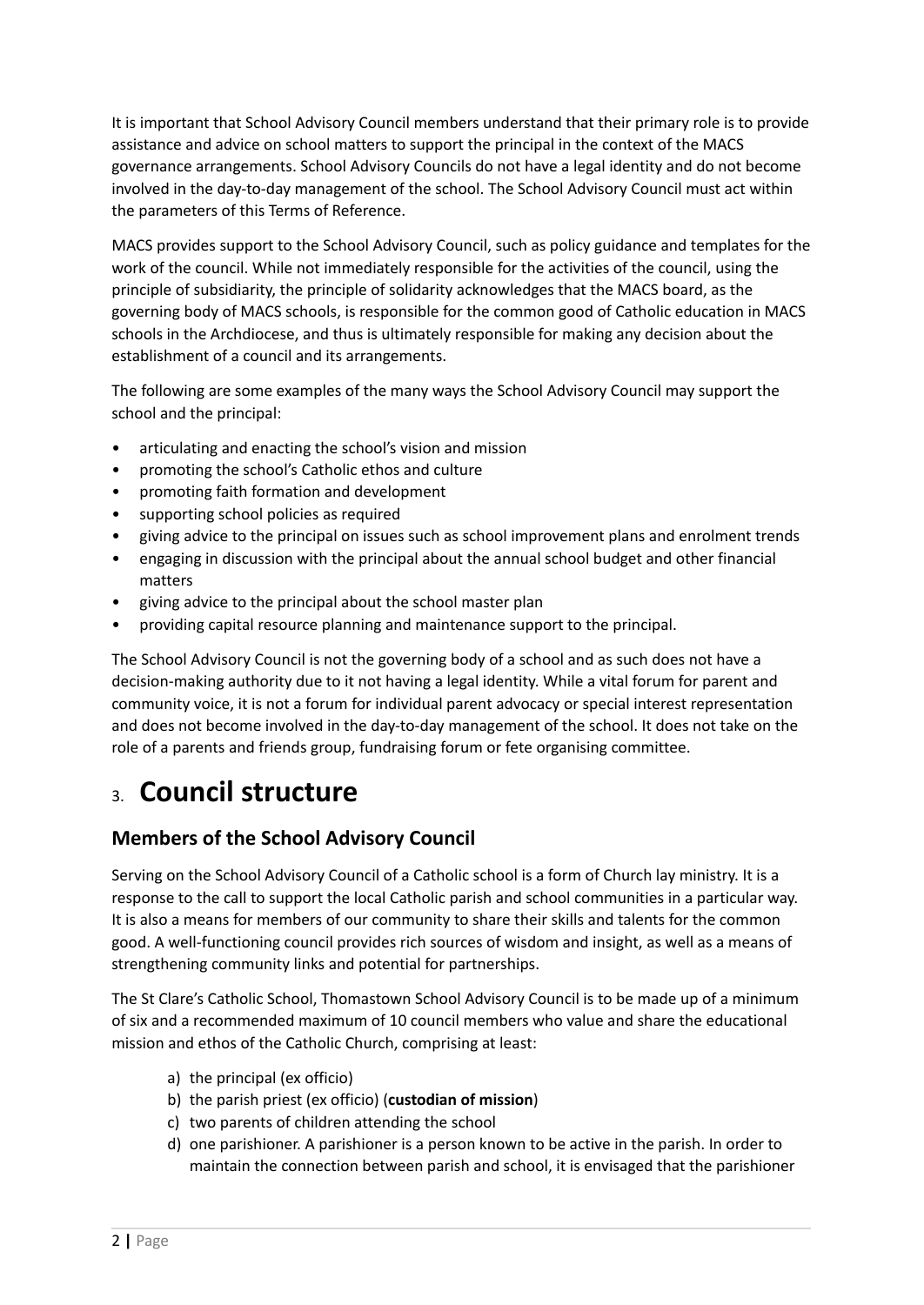who is a member of the School Advisory Council will liaise with, or may have membership of, the Parish Pastoral Council to maintain communication between school and parish

- e) another person who in the opinion of the principal has the relevant knowledge, skills, expertise or interest and commitment to the mission of the school to serve a particular need on the council
- f) additional parents of children attending the school\*
- g) additional parishioners
- h) any other person who in the opinion of the principal has the relevant knowledge, skills, expertise or interest and commitment to the mission of the school\*.

A person who is a member of the council under any category from (a) to (e) may satisfy the eligibility criteria under more than one category.

At the principal's discretion, members of the school staff may be invited from time to time to attend meetings depending on the content of the agenda.

# 4. **Appointment and induction of members**

## **A process of discernment**

As being a member of a School Advisory Council of a Catholic school is a form of Church lay ministry, the process of appointment is preceded by discernment to assist potential new council members to understand:

- the vision and mission of MACS, the parish and school
- the roles, responsibilities and processes of MACS and the St Clare's Catholic School, Thomastown School Advisory Council
- how council members can support the principal and the custodian of mission
- the appropriateness of their personal readiness to serve.

This discernment process commences when expressions of interest are sought for new council members, beginning with the provision of an information pack to those interested in nominating for a council position, and/or a chance for potential nominees to discuss the role of the council and the expectations of a council member with the principal, chair or custodian of mission.

In keeping with what it means to be and to build Church, the discernment process seeks to arrive at a decision about appointment which all can accept gracefully and support wholeheartedly (even if some wish the decision had been different) because they know the group honestly searched together for the Spirit of God in and for the life of the community.

A discernment process ensures that those who have expressed an interest have had an opportunity to discern their readiness to serve. This process at St Clare's Catholic School, Thomastown includes:

- reflecting on the mission of MACS and the school
- exploring the shared understanding that serving on the School Advisory Council is a means for members of our community to share their skills and talents for the common good
- interviewing those who submitted an expression of interest
- sharing known background information about the potential members with observance of privacy laws and confidentiality
- considering the good character of the person and their disposition
- guaranteeing a balance of gender, diversity and skill sets on the School Advisory Council.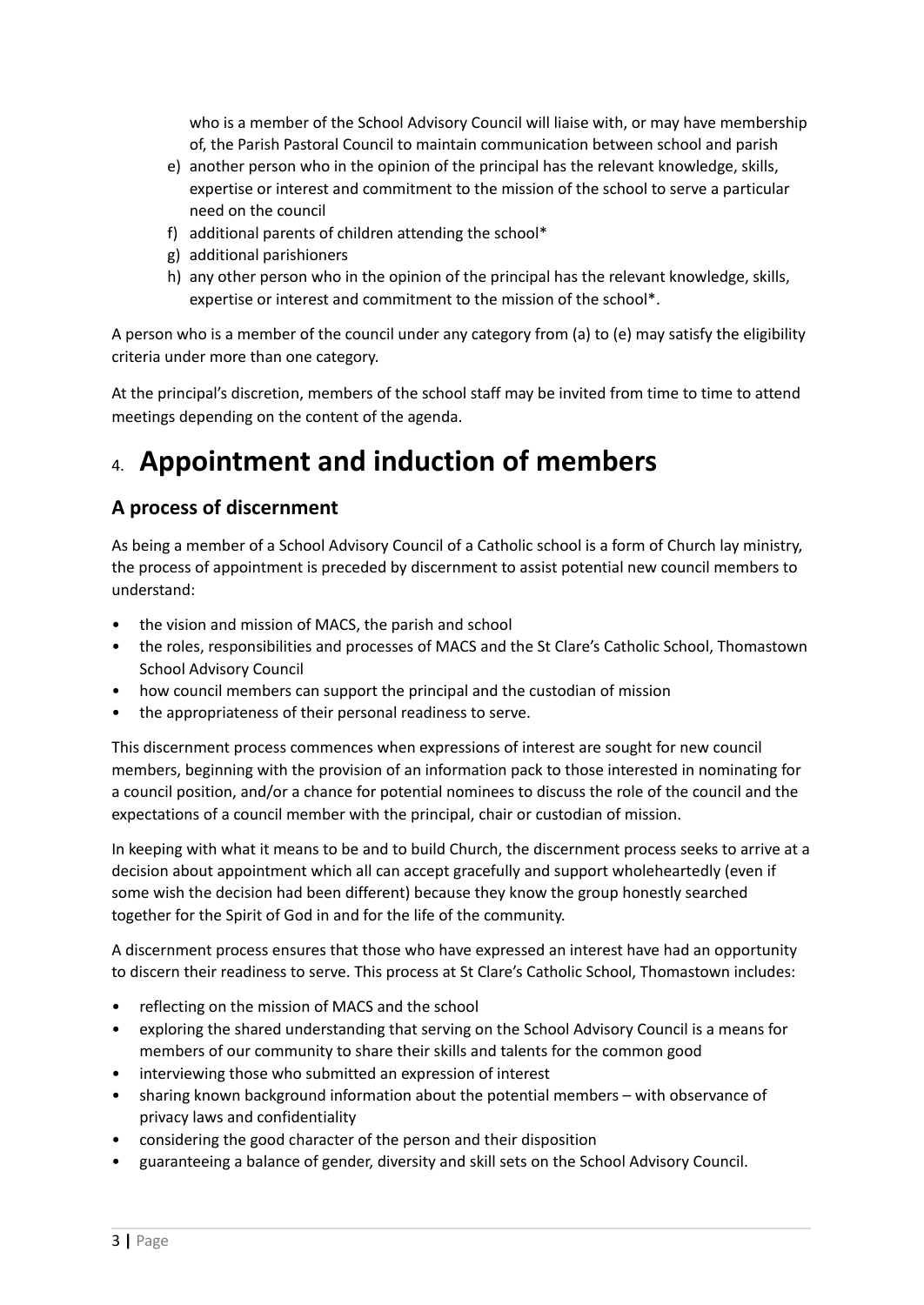## **Process of appointment of council members**

The principal has the power of appointment, reappointment and removal of members of the School Advisory Council, except the custodian of mission who holds office ex officio and cannot be removed by the principal.

In appointing council members, the principal will consult with the custodian of mission following a process of discernment. The principal and custodian of mission may choose to be supported by others in the appointment process. When appointments are being made, it is important to keep in mind the need for a balance of gender, cultural diversity and skill sets in forming the council.

Council members are appointed annually at a set time devised by the council. The principal may, in consultation with the custodian of mission, at any time make an additional appointment to the council in the event of a vacancy in the minimum prescribed positions or to otherwise fulfil a need on the council; however, any council member so appointed will only hold office until the next set annual appointment round devised by the council following the appointment, and at this time may apply for membership of the council in the ordinary manner. A preference will be given to new appointees over a repeat nominee (someone who has previously been on the council, had leave and returned) to ensure ongoing diversity and renewal.

## **Key considerations in appointment of council members**

#### *Child Safe Standards*

Adherence to the school's Child Safe Standards must be at the forefront of any appointment process. As a condition of appointment, council members must have a Working with Children Check and sign and comply with the school's Child Safety Code of Conduct.

#### *Code of Conduct for School Advisory Council members*

The school's Child Safety Code of Conduct sets up the baseline expectation that, like all members of the school community, council members 'are expected to actively contribute to a school culture by respecting the dignity of its members, affirming the gospel values of love, care for others, compassion and justice'.

This baseline standard is expanded and made explicit in the MACS Code of Conduct for School Advisory Council members. The objective of this Code of Conduct is to ensure that high standards of community, group and individual behaviour are observed by the members in the context of their roles as members of any School Advisory Council of a MACS school.

#### *Conflict of interest*

MACS is committed to building School Advisory Councils that are free from fraud or corruption, or the perception of fraud or corruption. Conflict of interest arises where a councillor's duty to the school is affected by a personal (actual, potential or perceived) interest. In such cases, the line between personal and professional conduct may become blurred, and interfere with a councillor's capacity to provide advice and fulfil their responsibilities on the council. Conflicts of interest may arise, but do not need to present a problem to any School Advisory Council or MACS if they are openly and effectively managed.

The MACS Conflict of Interest for All Employees, Contractors and Consultants Policy addresses the requirements for disclosure and management of conflicts of interest, and extends to council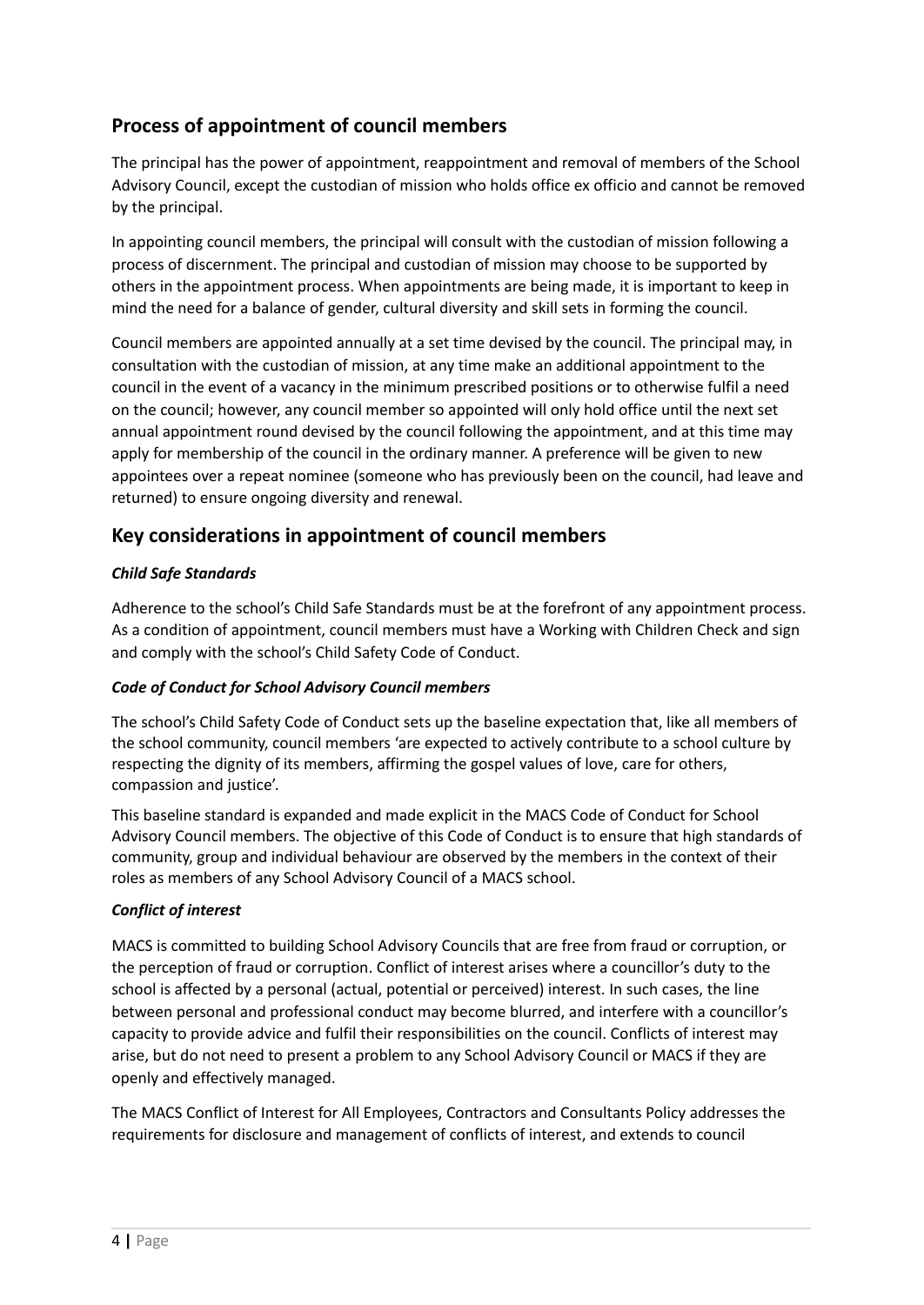members and all members of any committees of the council. It is a requirement of the role that council and committee members abide by and comply with this policy.

#### *Diversity*

The School Advisory Council seeks to be inclusive of all community members and will demonstrate a genuine commitment to gender equity, cultural diversity and requisite skill sets.

Collectively, council members should bring a range of personal skills and experience to add value to the St Clare's Catholic School, Thomastown School Advisory Council in accordance with the requirements under Section 5: The role of individual council members in this Terms of Reference.

## **Expressions of interest**

Generally, expressions of interest to become a council member are made in advance of the set annual appointment round devised by the council. The process of applying for membership of the St Clare's Catholic School, Thomastown School Advisory Council is expressions of interest are sought from interested parents/carers through the school newsletter. Anyone interested in becoming a member of the St Clare's Catholic School, Thomastown School Advisory Council may seek advice from the principal, chair or custodian of mission on the process of appointment. Consideration will also be given to succession planning through staggered renewal of members to ensure continuing institutional memory.

## **Terms and conditions of appointment**

The period of appointment for council members, excepting the custodian of mission, the principal and any other ex-officio appointment, is generally a term of two years ending on the conclusion of the second year following their appointment, with the option of being reappointed for a total of three consecutive terms.

The custodian of mission and the principal hold office on the School Advisory Council ex officio, meaning that their term continues for as long as they occupy that office following which they cease to be a member of the council. Their successor in that office then becomes automatically appointed to the council.

Any other council members who are appointed on the council ex officio due to a specific position in the school (for example, a business manager) will also have a term of office on the council for as long as they occupy that office, following which they cease to be a member of the council. Their successor in that office will be eligible to be appointed to the council, as determined by the principal in consultation with the custodian of mission.

The other terms and conditions of appointment of council members are contained in a letter of appointment from the principal and custodian of mission. A condition of appointment is that the member will:

- sign the school's Child Safety Code of Conduct
- undertake a Working with Children Check as per the *Worker Screening Act 2020* (Vic.)
- accept the MACS Code of Conduct for School Advisory Council members.

The letter of appointment, in a template provided by MACS, sets out among other things:

- terms and conditions that must be agreed to by the proposed council member
- details of expectations of council members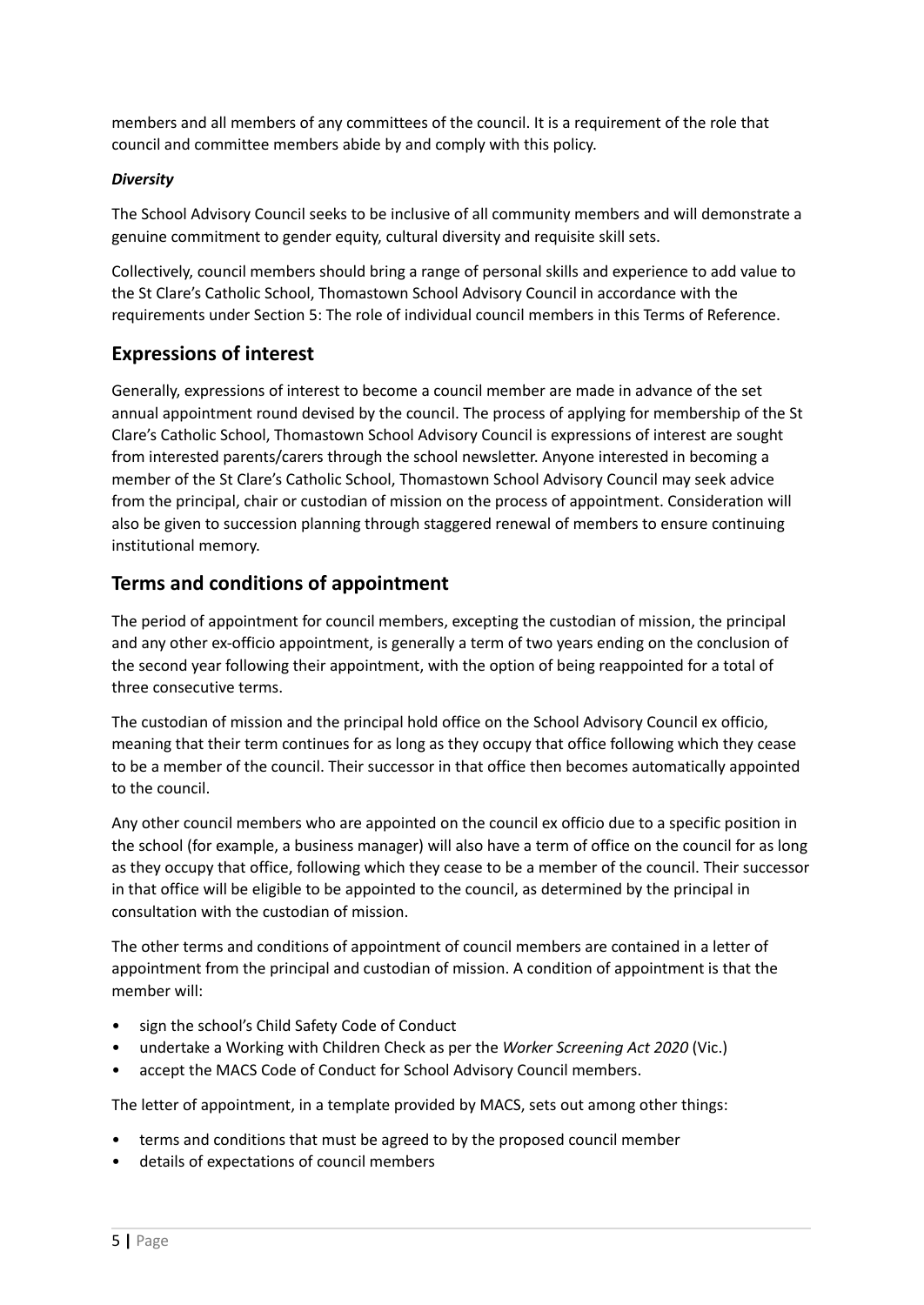- a copy of this Terms of Reference
- a copy of the MACS Code of Conduct for School Advisory Council members
- reference to availability of applicable MACS school governance policies, as provided in the MACS *School Advisory Council Manual*, including the applicable school's Child Safety Policy, Child Safety Code of Conduct, Complaints Handling Policy and the MACS Conflict of Interest for All Employees, Contractors and Consultants Policy.

The office of a council member will become vacant if the member:

- is absent without the consent of the council from three successive meetings of the council, unless the principal determines otherwise
- resigns by notice in writing
- is removed from office by the principal (or the MACS Executive Director or board, as applicable)
- ceases to occupy the relevant office, in the case of the custodian of mission, the principal or any other ex-officio appointment to the council
- becomes of unsound mind, or their person or estate is liable to be dealt with in any way under the law relating to mental health
- dies.

Any period of office of a council member held during a casual vacancy appointment by the principal (that is, a period of less than one year between annual appointment rounds) is disregarded in counting the maximum permitted tenure of office of a council member of three consecutive terms.

### **Induction**

The induction process continues after appointment and is a continuing process rather than an event. MACS provides a basis for formation and induction as outlined in the *School Advisory Council Manual*. Formal induction to the St Clare's Catholic School, Thomastown School Advisory Council includes:

New council members will be provided with:

- the MACS *Statement of Mission*
- an understanding of the history of the parish and school
- a MACS *School Advisory Council Manual,* including the school's Child Safety Code of Conduct, the MACS Conflict of Interest for All Employees, Contractors and Consultants Policy and other relevant school governance policies
- an opportunity to meet with the principal and custodian of mission
- a tour of the school facilities.

### **Process of removal of council members**

The principal may, following a consultation with the custodian of mission, remove a council member (except the custodian of mission) if the principal is of the view that a council member is not complying with the expectations of the role of a council member, or is engaged in conduct unbecoming of a council member or prejudicial to the interests of the school. The reasons for removal of council members will be outlined in writing by the principal, in consultation with the custodian of mission.

A council member may appeal their removal to the Executive Director of MACS for review. The decision of the Executive Director will be final.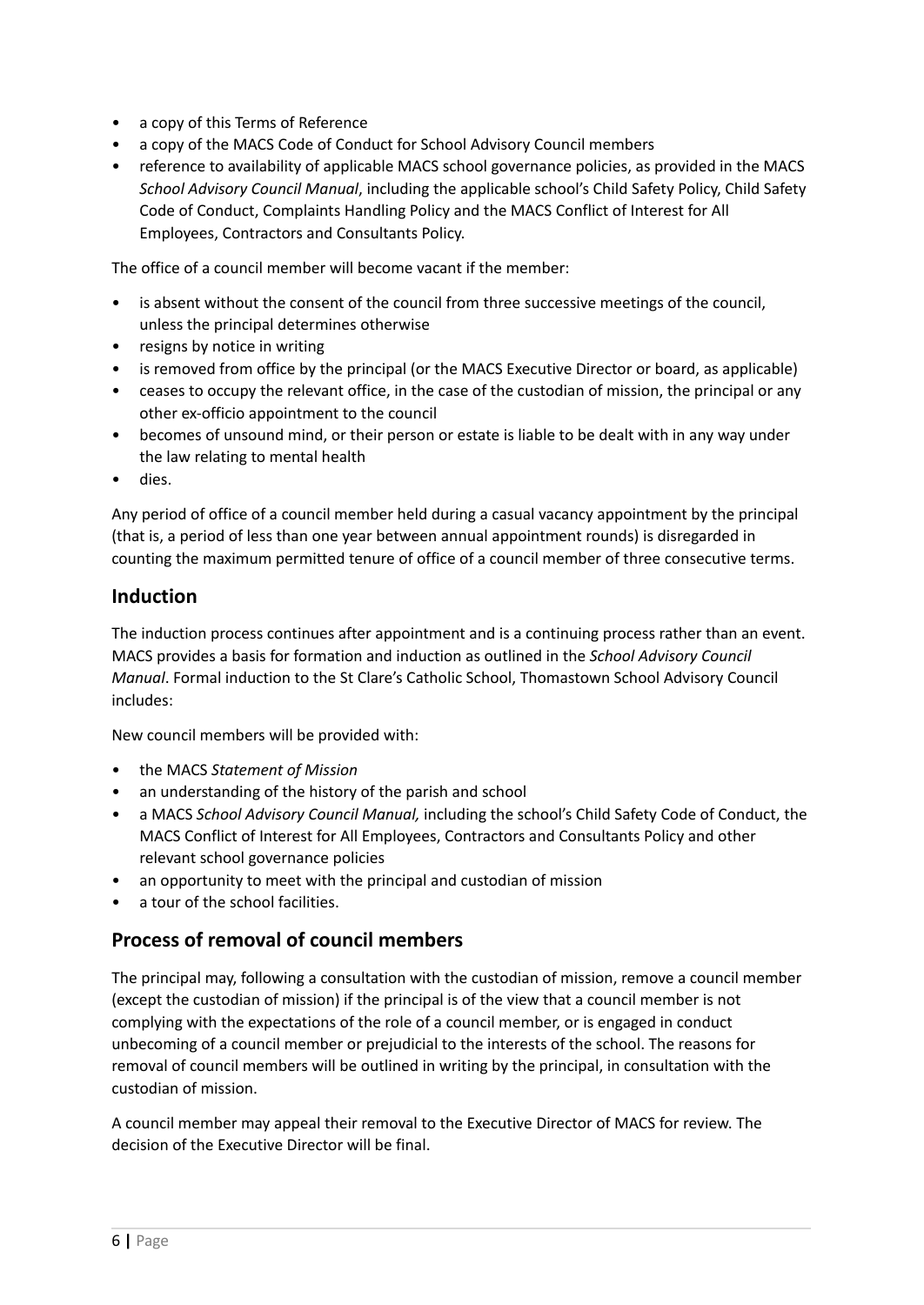The principal of St Clare's Catholic School, Thomastown acts on delegation by the MACS Executive Director, who in turn acts on delegations from the MACS board. No delegation of power prevents the exercise of a power directly by the Executive Director or the MACS board, as relevant. For the avoidance of doubt, the MACS Executive Director and board reserve the power to remove a council member from office (except the custodian of mission) if they are of an opinion that the circumstances are deserving of such action.

# 5. **The role of individual council members**

# **Qualities and skills of a council member**

Each Catholic school is different, but all schools share the mission of the Church. The council should be composed of people who meet high standards of community, group and individual behaviour, and appreciate, value and share the educational mission and ethos of the Catholic Church. When seeking council members, it is important to reflect on the qualities and skills of benefit to the council in carrying out its functions. Their capacity to contribute, their shared understanding and their positivity are essential.

The following is a list of some of the key qualities and skills for members of the School Advisory Council:

- commitment to the MACS *Statement of Mission*
- commitment to Catholic education in the parish and school
- commitment to the vision and mission of the parish and school
- understanding of the role of custodian of mission, principal and council members
- willingness to ask questions and seek clarification
- ability to think strategically
- willingness to support the contributions of other council members
- capacity to listen in an active and meaningful way
- willingness to work cooperatively with others
- commitment to maintaining confidentiality at all times.

# **Expectations of the council member**

Each council member, in addition to terms and conditions of appointment of council members contained in their letter of appointment and their acceptance of the MACS Code of Conduct for School Advisory Council members*,* is required to commit to the following:

- understanding the council's role
- having a positive and constructive attitude
- elevating any appropriate issues for consideration by the council
- declaring and not allowing any personal interests to conflict with the interests of the school, and properly managing any conflict of interest in accordance with the MACS Conflict of Interest for All Employees, Contractors and Consultants Policy
- preparing for council meetings
- attending each council meeting, unless there are extenuating circumstances
- bringing expertise and views to discussions on behalf of the whole community
- participating actively and responsibly
- acting honestly and fairly, in good faith and in the best interests of the school
- acting ethically and with a high level of integrity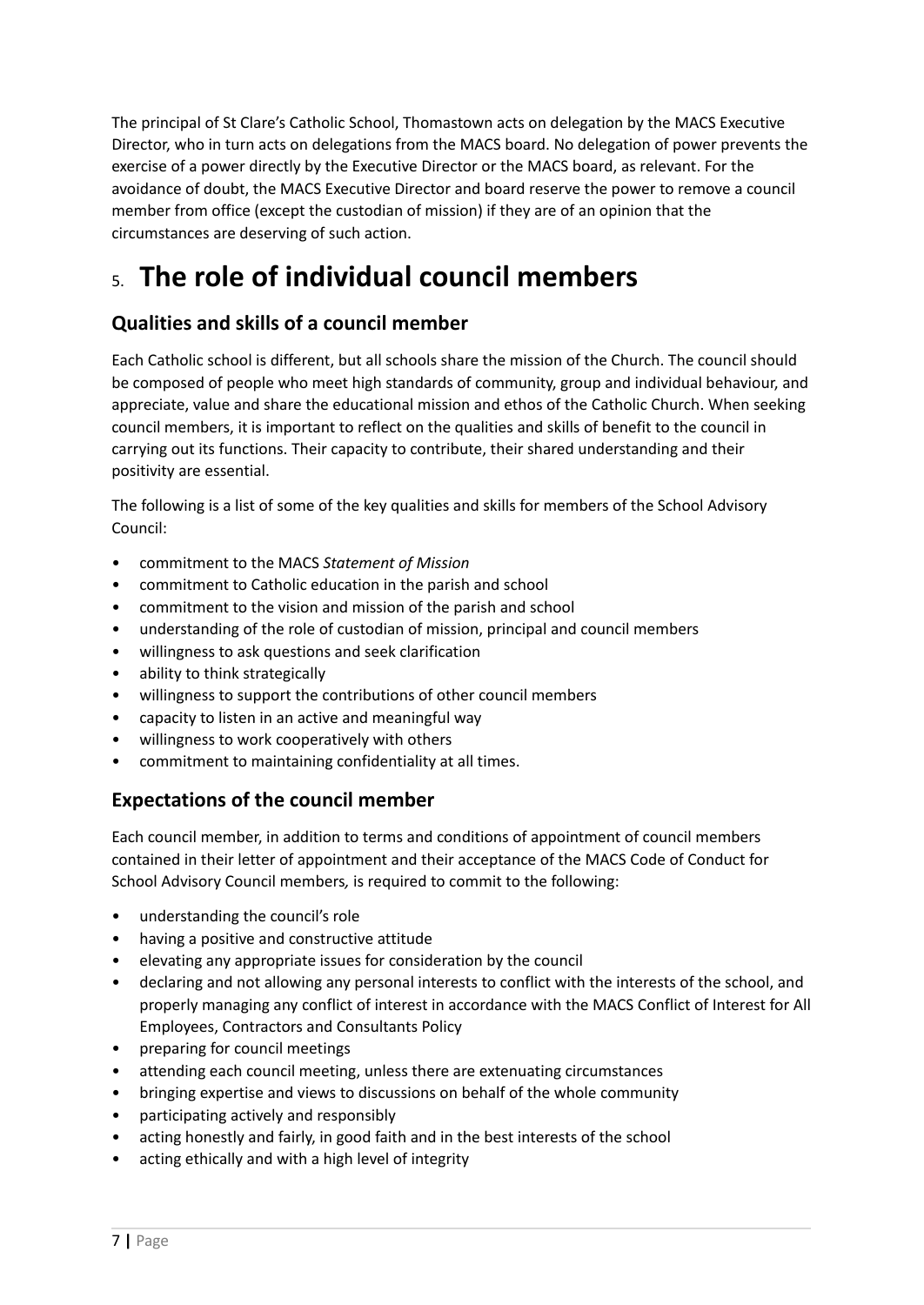- conducting themselves professionally and treating other council members fairly, sensitively, consistently and with respect
- undertaking council work with reasonable care and diligence
- participating in council formation activities
- keeping confidential the information received in the course of service as a council member
- not taking improper advantage of their position as a council member
- abiding by the applicable MACS school governance policies and key documents, including the MACS *Statement of Mission, Working Together in Mission* and Conflict of Interest for All Employees, Contractors and Consultants Policy, and the school's Child Safety Policy, Child Safety Code of Conduct and Complaints Handling Policy*.*

# 6. **Key roles**

There are four key roles on a School Advisory Council. The chair, the principal, the custodian of mission and the secretary each have a significant role on the council and each of these roles carries specific responsibilities.

## **The chair**

The role of the chair is to:

- chair council meetings
- in conjunction with the principal and the secretary, oversee the development of meeting agendas, and check papers for meetings and the draft minutes
- ensure the meetings are focused on the agenda
- encourage participation by all council members in meetings and at council events
- act as a spokesperson for the council when authorised to do so by the principal
- attend important parish and school events as appropriate
- in conjunction with the principal, oversee the preparation of the council's annual report, with the final version approved by the council
- participate as a member of the council.

#### *Appointment*

The chair is appointed by the principal through either, depending on local context, discernment of the will of the council in consultation with the custodian of mission or, after a process of discernment, election by the council members from among their number. This would take place at the first meeting of the council after the end of the term of the previous chair.

The chair will normally be an independent member who is not employed by MACS at St Clare's Catholic School, Thomastown or otherwise, and is selected on the basis of the person's skills, competencies and their record as a leader.

The term of the chair aligns with their term of office as a council member. The office of the chair will terminate if they cease to be a council member whether by way of expiry of their term, resignation or removal. The chair does not have a casting vote in addition to their ordinary vote as a council member.

## **The principal**

Key responsibilities of the principal's role include development of the faith community, particular focus on the safety and wellbeing of students, formulation of a vision for the whole school, attention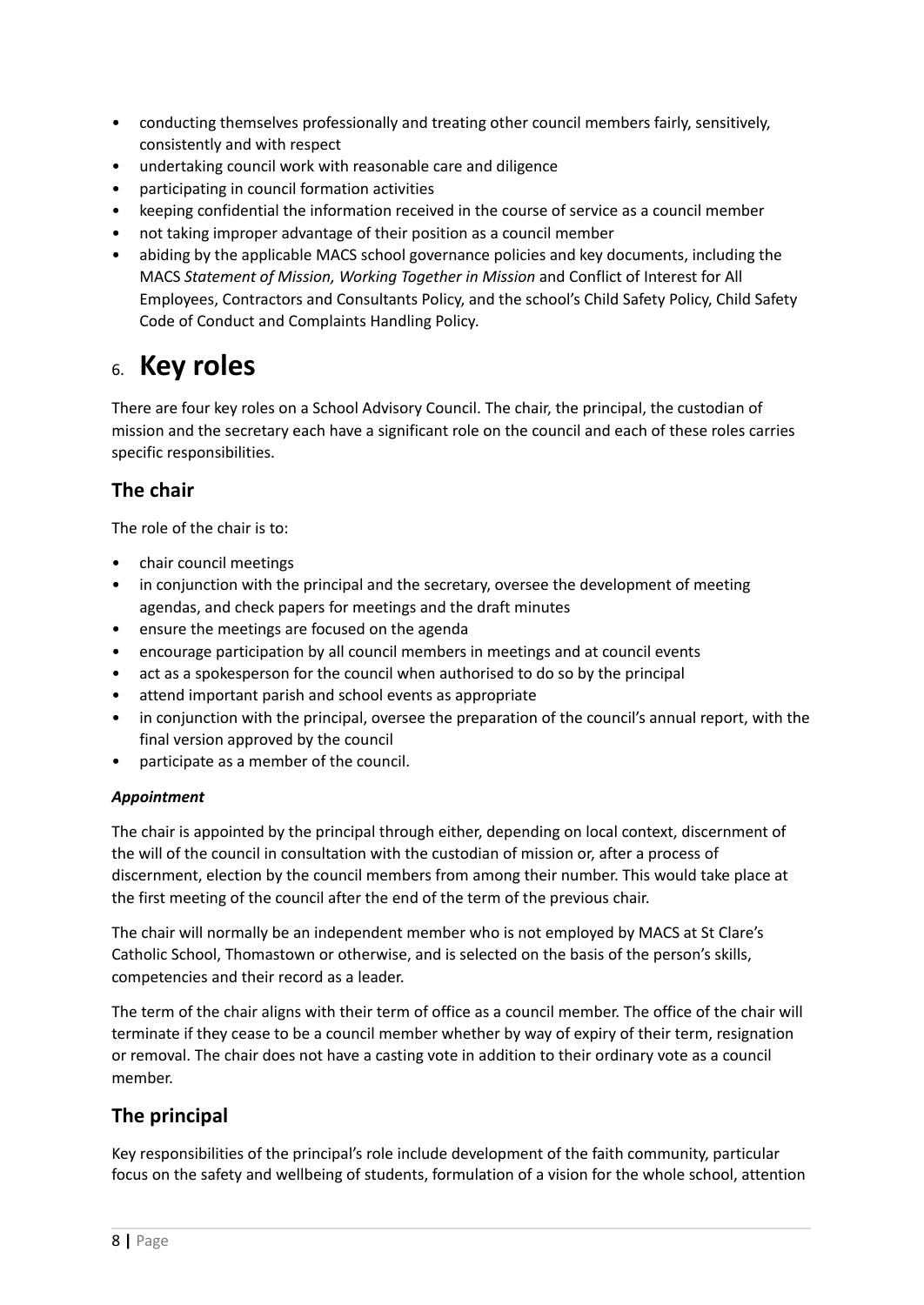to contemporary teaching and learning in order to engage all students, and stewardship of the people and resources with particular outreach to the parent community.

The principal works in collaboration with the custodian of mission, staff and members of the school community, and MACS management to achieve the mission of the school.

As such, the principal's role on the council as an ex-officio member is to:

- play a key role in developing the overall goals and priorities of the council
- play a key role in developing the agenda for meetings and the preparation of papers before meetings
- ensure follow-up of actions arising from council meetings
- act as the chief education adviser to the council
- make arrangements to maintain an archive of relevant council documentation in accordance with this Terms of Reference, including minutes from previous meetings
- make arrangements to distribute the papers before meetings, after preparation of the papers by the secretary
- in conjunction with the chair, assist in the preparation of the council's annual report
- make arrangements to distribute draft minutes to the council members, after preparation by the secretary
- ensure that council members are kept informed between meetings
- make arrangements to maintain a register and record of council, committee and working groups, and all applicable documentation and records, including minutes, agendas and correspondence.

#### *Appointment*

The principal is an ex-officio member of the School Advisory Council by virtue of holding the role of principal of the school. A duly appointed acting principal will fulfil this role during the absence of the principal. The principal has full voting rights and is counted in the usual way for quorum purposes.

#### **The custodian of mission**

The custodian of mission has a key role of supporting the school in its distinctive Catholic identity, spirituality and life by continued responsibility for faith education, sacramental life and pastoral care.

Therefore, the custodian of mission has an ex-officio role on the council to:

- as the key evangeliser and educator in faith within the parish and thus the custodian of mission of parish and school, provide guidance to council in its deliberations as relevant
- support the principal and council in the development and implementation of the sacramental program to ensure the school is faithful to its distinctive Catholic identity and spirituality
- in providing strong pastoral support and effective Catholic leadership of the parish, which includes the school and college communities, guide the council and bring to the council's attention matters relevant to the operation of the school
- be engaged with, and bring to the council's attention, those aspects of the school's operations that have the potential to harm the parish's good name
- be involved in and provide input in the council's planning of any transaction that will change the nature of the school property, or affect the use of any other areas of adjoining parish property (where property is beneficially owned by a juridic person which the custodian of mission represents, i.e. a parish or groups of parishes).

#### *Appointment*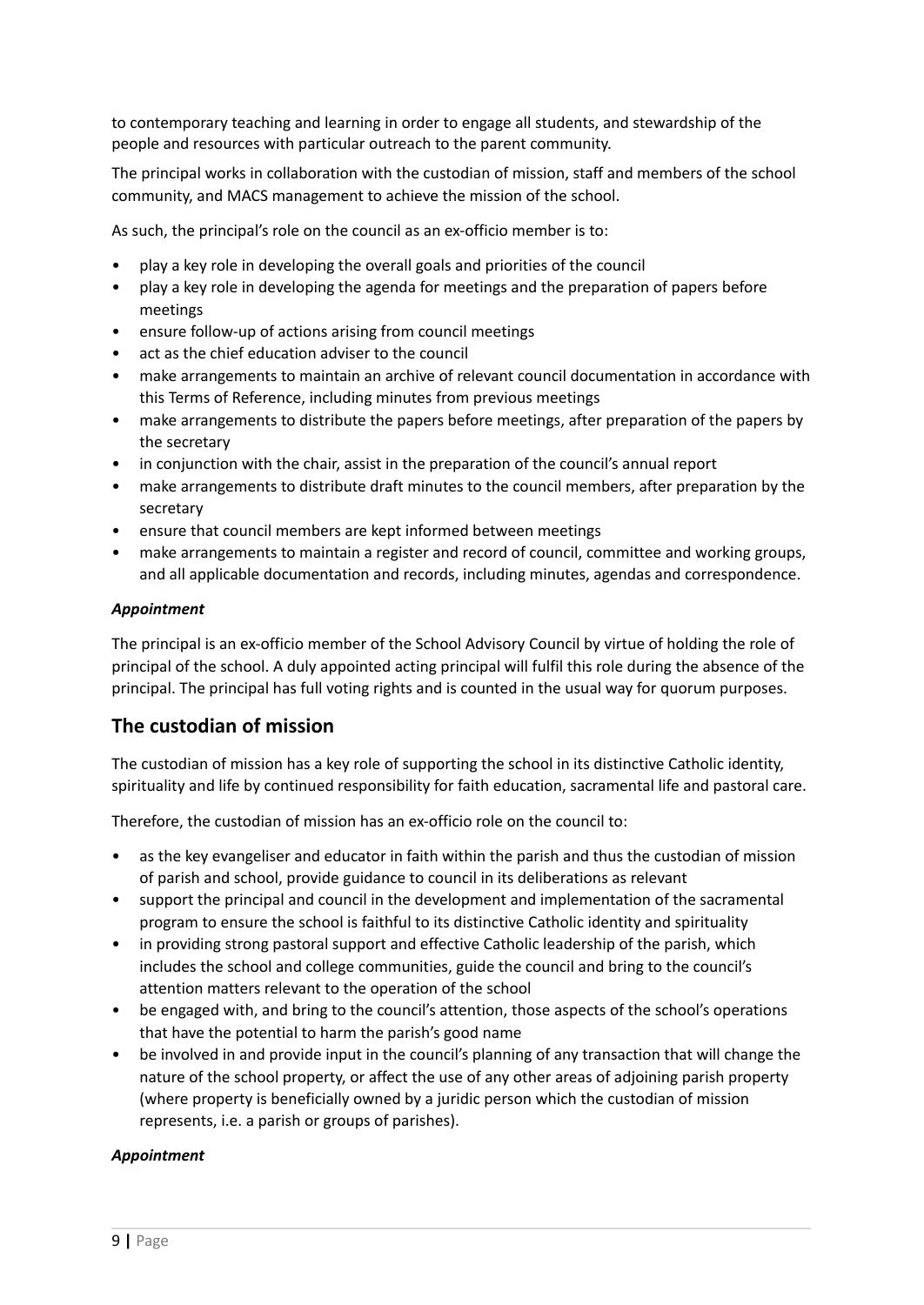The custodian of mission has an automatic entitlement to hold office on the council ex officio by virtue of their office as parish priest, parish priest representative of an association of parishes or nominee of the Archbishop, as applicable. The custodian of mission has full voting rights and is counted in the usual way for quorum purposes.

### **The secretary**

The role of the secretary is to:

- take the minutes of council meetings
- oversee that the agenda and papers are confirmed in sufficient time to allow for their distribution at least a week prior to the meeting
- oversee management of all council correspondence
- oversee the provision of adequate notice of the annual appointment round and of any intention to call for nominations for council positions that become vacant.

#### *Appointment*

A minute secretary may be appointed by the principal from the staff of the school to undertake the duties of secretary. The minute secretary would have no vote as their role is purely administrative. Alternatively, a secretary is appointed by the council from among its members at the first meeting of the council after the end of the term of the previous secretary. If appointed from within the ranks of the council, the secretary does not have an additional vote as well as their ordinary vote on the council.

# 7. **Committees and working parties**

To share and support the work of the School Advisory Council, the council may consider establishing standing committees depending on the size and local context of the school. The purpose of each committee is to advise the School Advisory Council on specific matters. Committees are not a requirement, but an additional advisory structure if needed.

The councils of larger schools may delegate work to committees to more effectively provide advice on complex or specialised issues, and to use councillors' time more efficiently. Committees provide recommendations to the full council, which retains collective responsibility for the advice provided to the principal.

Involvement in committees allows members to deepen their knowledge of the school, become more actively engaged and fully utilise their experience. Additionally, the existence of committees can indicate to the community that the council is giving voice to particular issues.

Smaller schools may not benefit from a formal committee structure because their councils are often quite small and operations not as complex.

From time to time, the council may also wish to establish a committee or working party for a specific purpose or to undertake a particular task, for example a centenary celebration.

The council may appoint additional members of a council committee or working group to assist with deliberations in the manner determined by the council in each instance. Any co-opted members of committees who are not council members will be held to account to the same expectations as those of a council member, as outlined in Section 5. They must have a Working with Children Check, sign and comply with the school's Child Safety Code of Conduct, accept the MACS Code of Conduct for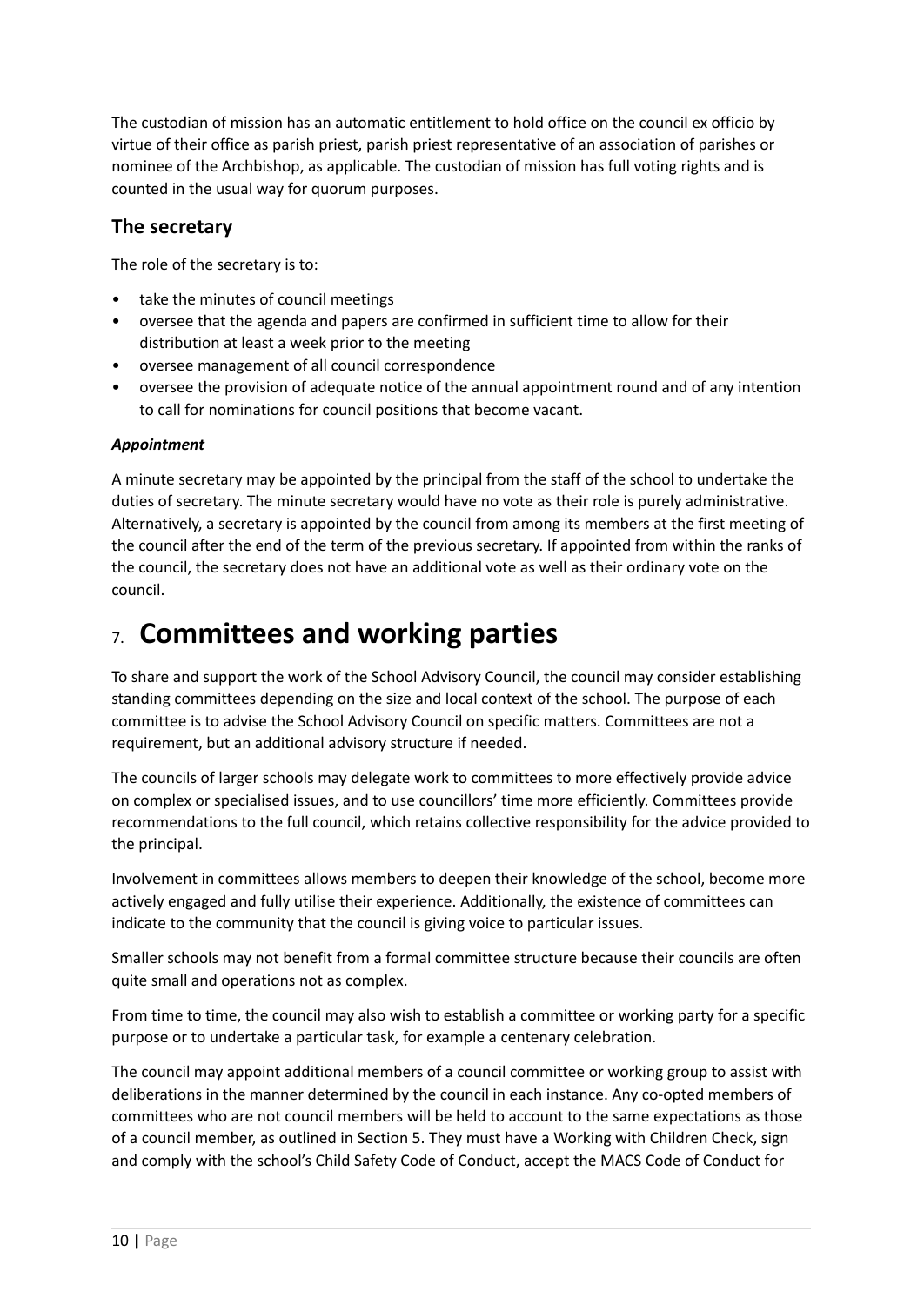School Advisory Council members and the MACS Conflict of Interest for All Employees, Contractors and Consultants Policy.

Council committees and working groups may be focused on a specific area such as:

- finance
- property
- parent engagement.

### **Function**

If a committee or working party is seen as desirable, the MACS approved Terms of Reference for Committees template is to be used to establish the committee or working group. The following structures need to be adopted:

Each committee or working party should be chaired by a council member who is responsible for reporting to the council on the activities of the committee/working party.

Council committees/working parties are directly responsible to the council.

Each committee/working party of the council should have clearly articulated expectations stating:

- the name of the committee/working party
- the name of the chair
- the purpose and tasks to be undertaken
- the names of the members
- the quorum, meeting and reporting requirements
- the date for reporting back to the council, e.g. actions since last report, what's happening now, future plans, items for council discussion
- the duration of the committee/working party.

It is important that any council committee or working party understands that it may not speak publicly for the council.

The terms of reference of each committee or working party of the council should be approved by the principal and appropriate records maintained by or on behalf of the principal.

A summary of the activities of each committee or working party should be included in the council's annual report to acknowledge the specific work undertaken by the committee or working party during the year.

# 8. **School Advisory Council meetings**

### **Meetings**

The St Clare's Catholic School, Thomastown School Advisory Council meets 4 – 6 times during the year.

The School Advisory Council may call extraordinary meetings if required.

Agendas should be prepared and distributed prior to each meeting, with sufficient notice and time for preparation by council members. Minutes will be taken at each meeting.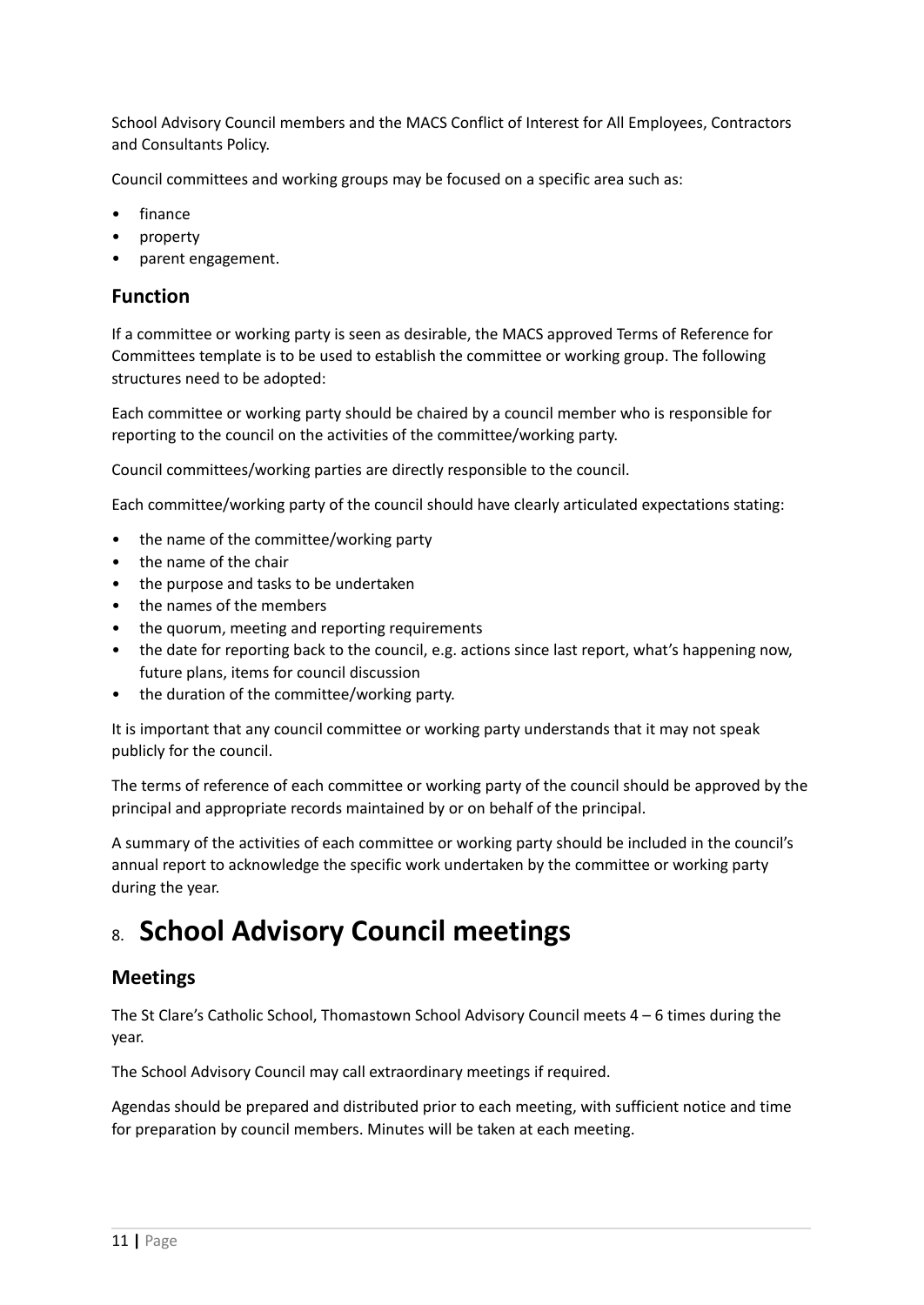# **Quorum**

A quorum must be present at all times at each council meeting for the meeting to be validly constituted, and all discussion and agreement by consensus made at the meeting valid. The quorum for meetings is two-thirds of the total number of council members at any given time. The principal should always be part of the quorum.

## **Conduct of council meetings – consensus and confidentiality**

In the conduct of School Advisory Council meetings, it is important that conversations are encouraged. Good, healthy dialogue where members listen to each other creates positive connections and builds good relationships, enabling the council to explore ideas and proposals.

Equally important is that members enter the meeting well-prepared for the discussions that will take place. An agenda will have been circulated prior to the meeting, and any important proposal will have been highlighted and any relevant documentation circulated. This will provide an opportunity for informed dialogue to take place, rather than 'off the cuff' thinking.

It is hoped that a well-informed discussion where each person has a chance to speak, is listened to intently and feels their ideas have been respected will lead to proposals and ideas being agreed to by consensus. At the heart of an agreement by consensus is the ongoing welfare of the group and good relationships of the members appropriate to a Catholic School Advisory Council.

Council confidentiality and solidarity are key ingredients in building trust at council meetings. As a general rule, all council meeting proceedings are confidential. At times, there may be occasion to formally declare an issue, a paper or a discussion as particularly sensitive and confidential. This should be done by the chair prior to a council meeting and confirmed before the close of the meeting.

Council members must respect the right of individuals to express their views freely at council meetings without fear of being named outside the meetings as taking particular positions. As in all similar groups, a sense of trust among council members is vital for the wellbeing of the council.

A meeting should close by reviewing actions and deadlines set, and noting of the details of the next meeting.

The secretary is responsible for taking minutes of council meetings. A minute book or another appropriate archive system of all meetings of the council must be maintained by the principal.

## **Disclosure of interests by council, committee and working group members**

In accordance with the MACS Conflict of Interest for All Employees, Contractors and Consultants Policy, all council members must disclose any personal interest which relates, or may relate, to the operations of the school in order to ensure that any actual, potential or perceived conflict of interest with a duty that the person has on the council is identified and appropriately managed.

The Conflict of Interest for All Employees, Contractors and Consultants Policy as prescribed by MACS must at all times be complied with by all members of the council, and the members of any committee or working group established by the council.

# 9. **Engaging with the school community**

The council encourages full participation of stakeholders to ensure a high level of engagement and participation by the school community. Schools must employ a variety of strategies to provide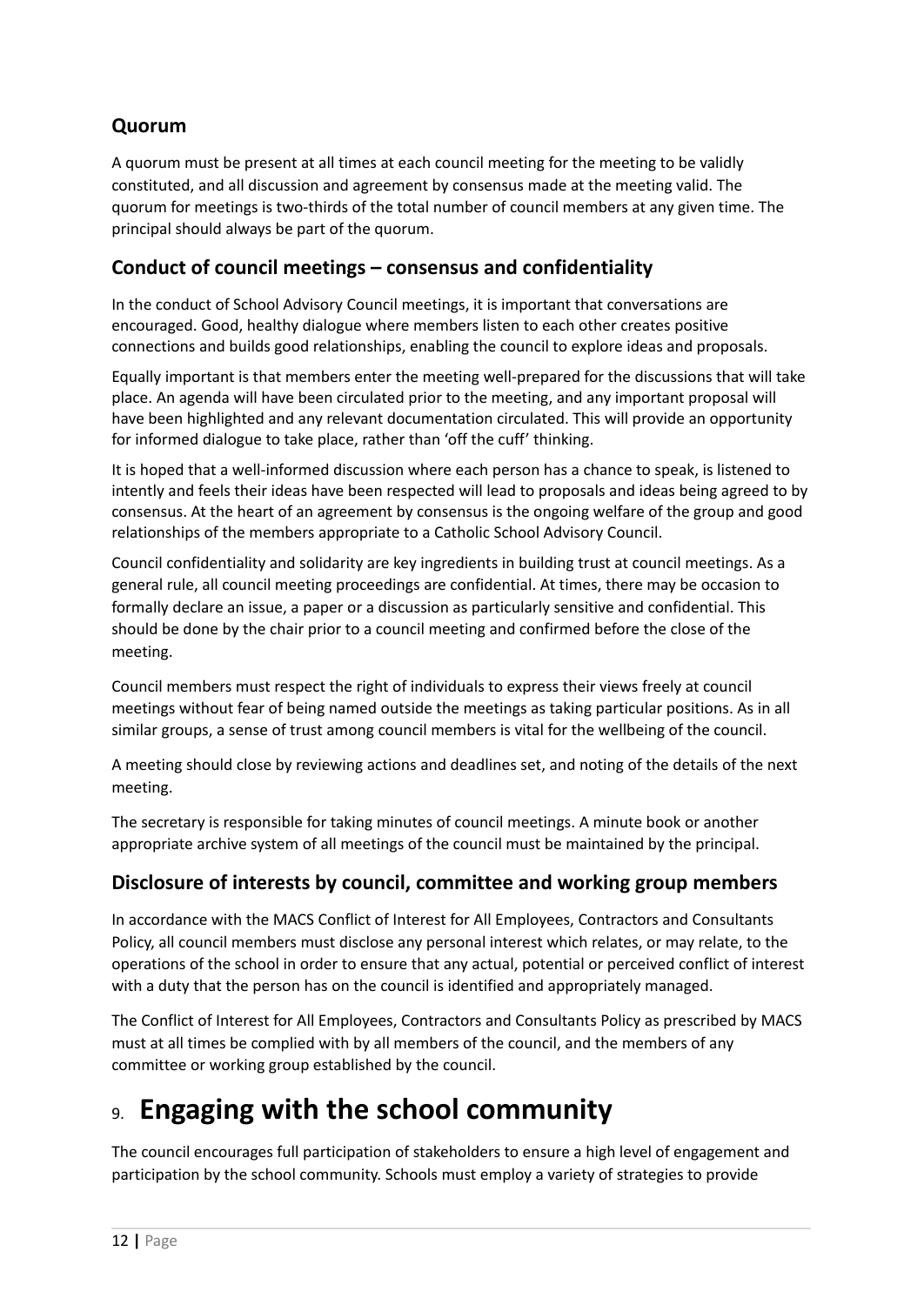evidence to meet Victorian Registration and Qualifications Authority (VRQA) minimum standards, which require a school to 'publish a clear statement of its philosophy and be able to demonstrate how the school's philosophy is enacted' per Schedule 4 clause 16 in the *Education and Training Reform Regulations 2017* (Vic.).

The School Advisory Council is required to ensure that it has a dedicated page on the school's website which publishes up-to-date versions of:

- the Terms of Reference
- MACS *School Advisory Council Manual*
- MACS Code of Conduct for School Advisory Council members
- the School Advisory Council Annual Report
- a list of council members and key roles
- a list of committees and membership.

A key piece of evidence that could demonstrate how the school's philosophy is enacted is the School Advisory Council Annual Report. The School Advisory Council Annual Report is an important communication document and is to be drafted using the MACS approved template. Preparation of the council's annual report is to be overseen by the chair, in conjunction with the principal, with the final version approved by the council. The council's annual report should acknowledge the activities, achievements and challenges of the council and committees over the past year, reference the council's self-evaluation, and indicate goals and focus for the following year. In turn, these goals will provide a basis for the evaluation the council undertakes in the following year.

This report is to be submitted to the principal and shared with the school community. It may also be used to inform the principal's requisite School Annual Report published on the school website and the VRQA State Register unless otherwise determined by the MACS Executive Director, either generally or in any particular instance.

The School Advisory Council is required to ensure that its dedicated webpage is reviewed and updated annually. The MACS *School Advisory Council Manual* provides information to support and guide the work of School Advisory Councils.

# 10. **Record keeping**

As a minimum, the principal must ensure the maintenance of the following council documents and records:

- the school's School Advisory Council Terms of Reference (this document) and the terms of reference of any committee or working group established by the council
- the agenda and minutes of School Advisory Council, committee and working group meetings
- copies of each School Advisory Council Annual Report
- a register of the current members of the council, committees and working groups, and any council members holding key roles
- a register of interests disclosed by council, committee and working group members
- the School Advisory Council correspondence file.

### **Agenda and minutes**

The minutes of council meetings must be recorded in a consistent format and maintained in an appropriate archive system at the school.